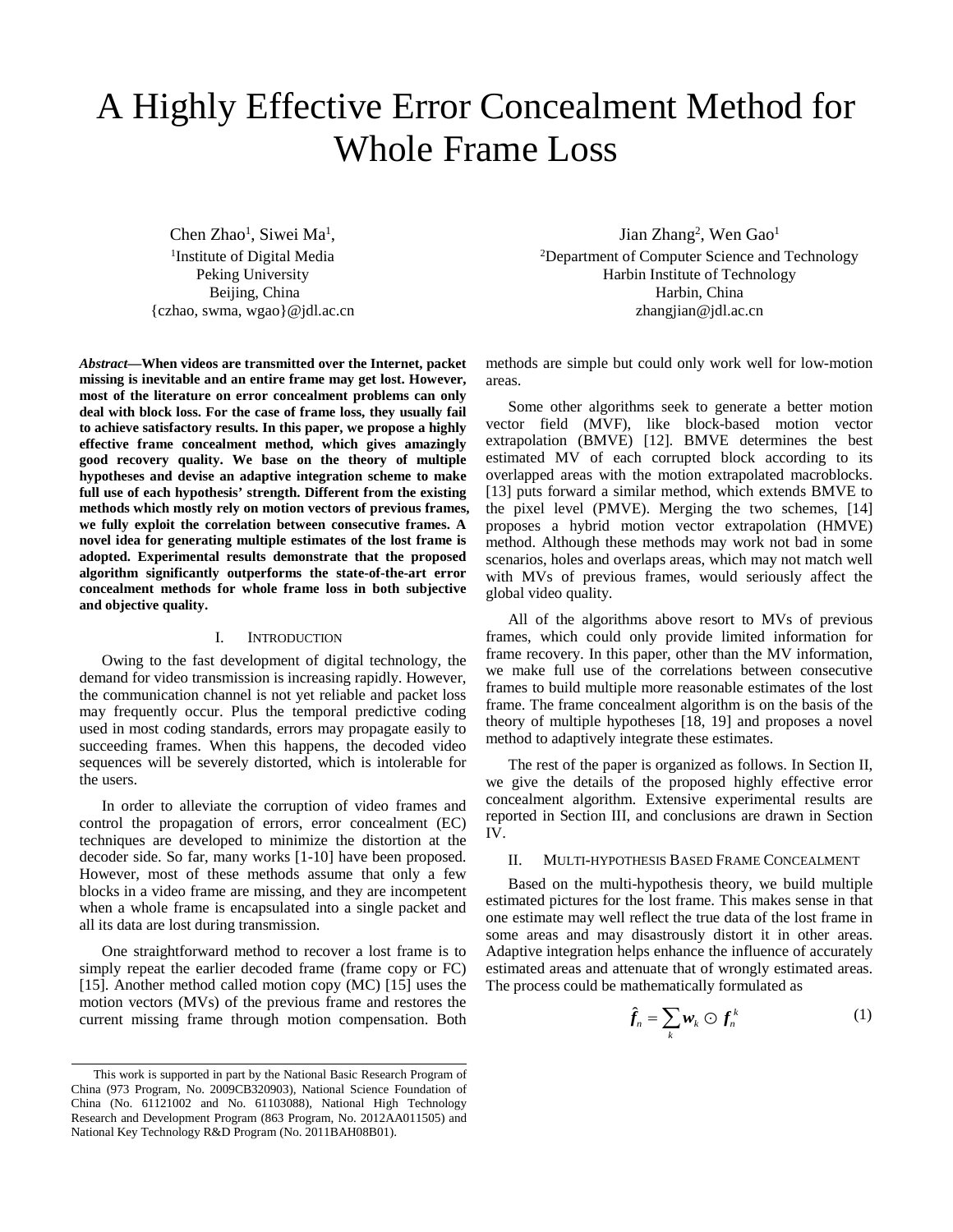where  $\hat{f}_n$  represents the reconstructed estimate of the missing frame  $f_n$ , and  $f_n^k$ ,  $k = 1, 2 \cdots S$  is one estimated frame, in which *S* refers to the total number of estimates.  $w_k$  is a weight for each hypothesis, characterizing the reliability of the estimate  $f_n^k$ , and  $\odot$  stands for the element-wise product of two vectors. Here  $w_k$  adaptively adjusts the contribution of each estimate to the final recovery of the missing frame  $f_n$ . Remodeling the multi-hypothesis framework on a pixel-bypixel basis, we get

$$
\hat{f}_n(x, y) = \sum_k \mathbf{w}_k(x, y) * f_n^k(x, y) \qquad (2)
$$

where  $\hat{f}_n(x, y)$  and  $f_n^k(x, y)$  refer to pixels at the location of  $(x, y)$  in the reconstructed frame and the  $k<sup>th</sup>$  estimated frame, respectively.

According to (2), in order to reconstruct the frame  $f_n$ , we need to develop an approach to achieve several predictions of *f<sup>n</sup>* and to design an appropriate weight model to well exhibit the reliability of each prediction. In the following sections, our solutions to the two aspects will be presented: motion vector field derivation and adaptive weight model.

#### *A. Motion Vector Field Derivation*

To better estimate the lost frame, the correlations between consecutive frames are taken into consideration. We assume that objects move in a constant speed along a straight line. Thus, as depicted in Fig. 1, block  $\mathbf{B}_n$  in the missing frame  $f_n$ and its referenced block  $B_{n-1}$  in frame  $f_{n-1}$  share a motion vector, which refers  $B_{n-1}$  to  $B_{n-2}$  in frame  $f_{n-2}$  as well. The better  $B_{n-2}$  matches  $B_{n-1}$ , the more accurate the motion vector should be. The matching degree is measured by the sum of absolute differences (SAD) between corresponding pixels in the pair of blocks  $\mathbf{B}_{n-2}$  and  $\mathbf{B}_{n-1}$ , which is denoted by  $D_i$  in the following equation.

$$
mv = \arg\min_{(mv_{ix}, mv_{iy})} D_i
$$
 (3)

Here,  $(mv_{ix}, mv_{iy})$  represents all the candidate motion vectors within the searching window and *mv* is the estimated optimal motion vector for block  $B_n$ . Hence, the optimal motion vector could be chosen according to (3).

In this way, the motion vector for block  $B_n$  is estimated, and covering all the blocks in the missing frame  $f_n$ , one MVF could be generated. In order to obtain multiple MVFs, we repeat the process above using various block sizes. We name one repetition a step. Specifically, 32×32, 16×16, 8×8, 4×4,  $2\times2$  to  $1\times1$  block sizes are adopted and six MVFs are accordingly derived (Note that the  $1\times1$  block is down to the pixel level).



Figure 1. Optimal Motion Vector Determination

To ensure the reliability of each estimate, we regulate the initial motion vectors for each step, which indicate the centers of the searching windows. For the  $k<sup>th</sup>$  step, the initial motion vector  $mvp^k$  of block  $B_n$  is defined as the median value among the motion vectors of its neighboring blocks and the motion vector of  $\mathbf{B}_n$  obtained in the  $k-l$ <sup>th</sup> step. This can be formulated as follows

$$
\boldsymbol{m}{\boldsymbol{v}}{\boldsymbol{p}}^k\!=\!\text{median}\big\{\boldsymbol{m}{\boldsymbol{v}}^{k-1},\boldsymbol{m}{\boldsymbol{v}}^k_{top\left(\boldsymbol{e}\right)} ,\boldsymbol{m}{\boldsymbol{v}}^k_{top},\boldsymbol{m}{\boldsymbol{v}}^k_{top\left(\boldsymbol{e}\right)} ,\boldsymbol{m}{\boldsymbol{v}}^k_{left}\big\}\ \ (4)
$$

where  $mv^{k-1}$  refers to the motion vector estimated from the *k*- $I<sup>th</sup>$  step, if the current step is not the first. And for the first step of MVF derivation, which is performed with block size 32×32,  $mv^{k-1}$  is the motion vector of the co-located block in the previous frame  $f_{n-1}$ . The other four motion vectors denote the MVs of the top-left, top, top-right and left adjacent blocks achieved in the current step.

With the estimated six MVFs, six hypotheses of the lost frame  $f_n$  could be acquired through motion compensated prediction, which is shown below.

$$
f_n^k(x, y) = f_{n-1}(x + mv_x^k, y + mv_y^k)
$$
 (5)

where the referenced pixel of  $f_n^k(x, y)$  in the previous frame  $f_{n-l}$  is denoted by  $f_{n-l}(x+mv_x^k, y+mv_y^k)$ , in which  $(mv_x^k, mv_y^k)$ is the motion vector achieved in the  $k^{th}$  step of motion estimation.

### *B. Adaptive Weight Model*

Considering that the weight is responsible of trading off the devotion of each hypothesis to the reconstructed frame, it should reflect the reliability of the hypothesis. At a pixel level, this means that the more reliable the estimated pixel value  $f_n^k(x, y)$  is, the larger its weight  $w_k(x, y)$  should be. Intuitively, its reliability could be measured by the difference between the actual value of the pixel  $f_n(x, y)$  in frame  $f_n$  and the estimated value  $f_n^k(x, y)$ . However, the frame  $f_n$  is already lost so that in no way could the real value of  $f_n(x, y)$  be obtained. Helpfully, the preceding frames  $f_{n-2}$  and  $f_{n-1}$  are available and differences between the corresponding pixels in the two frames could be calculated as a substitute.

Therefore, we assume that the reliability of the estimated pixel value  $f_n^k(x, y)$  could be approximately modeled by the variation between the referenced pixels  $f_{n-2}(x+2mv_x^k, y+2mv_y^k)$  and  $f_{n-1}(x+mv_x^k, y+mv_y^k)$  in frames  $f_{n-2}$  and  $f_{n-1}$  along the motion trajectory. Then we have

$$
\boldsymbol{r}^{k}(x, y) = \frac{1}{\left| \boldsymbol{f}_{n-2}(x + 2mv_{x}^{k}, y + 2mv_{y}^{k}) - \boldsymbol{f}_{n-1}(x + mv_{x}^{k}, y + mv_{y}^{k}) \right|} \tag{6}
$$

in which  $r^k(x, y)$  represents the reliability of the estimated pixel value  $f_n^k(x, y)$ .

The model above simply considers the difference between two referenced pixels, which may lead to improper approximation when there is a fluctuation for either of the two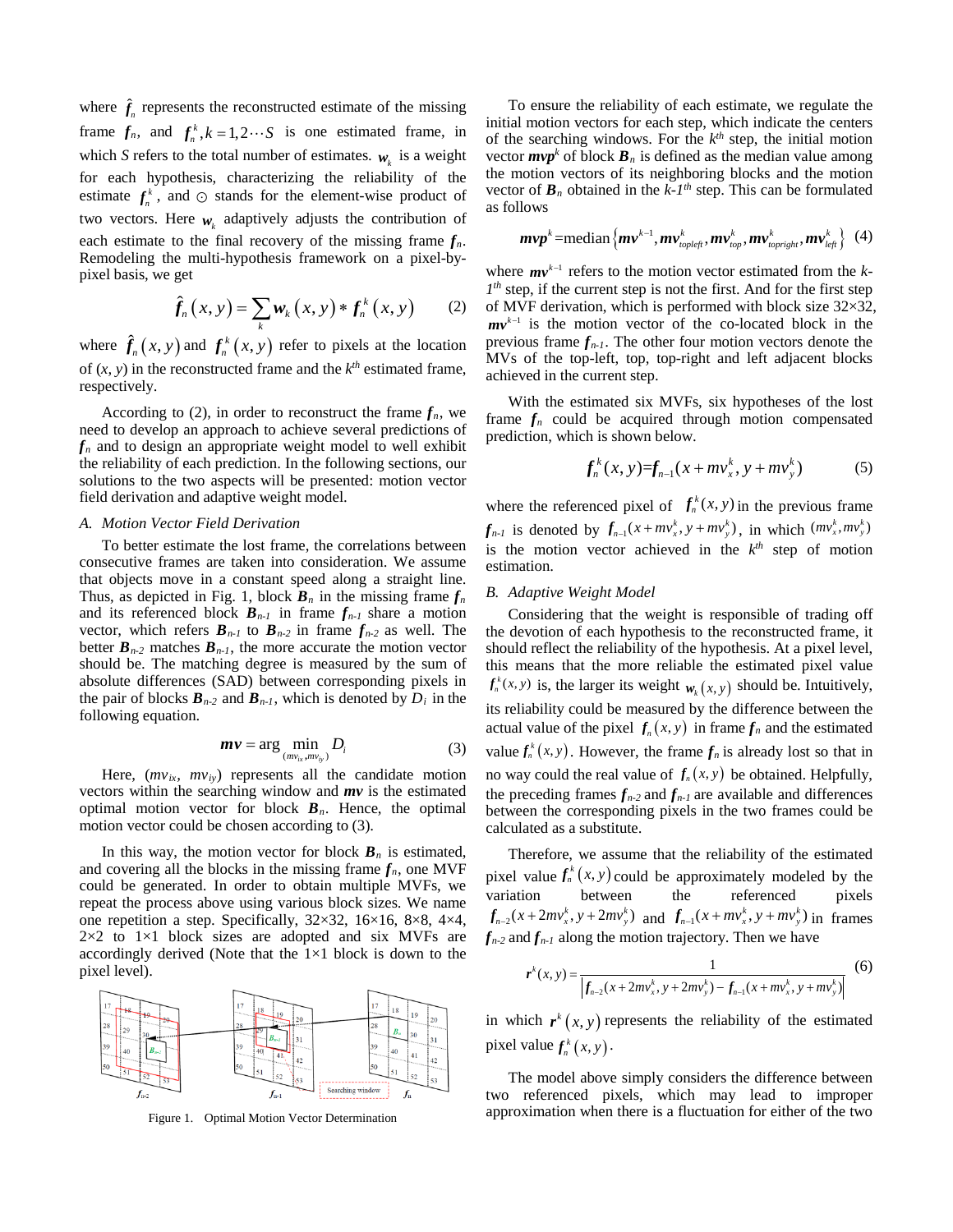values. Hence, we extend the pair of referenced pixels into two patches centered on them, and by modifying (6) we get a new model as following

$$
\boldsymbol{r}^k(x, y) = \frac{1}{\boldsymbol{S}^k(x, y)}\tag{7}
$$

where

$$
S^{k}(x, y) = \sum_{-M \le j_x, j_y \le M} \left| f_{n-2}(x + 2mv_x^k + j_x, y + 2mv_y^k + j_y) - f_{n-1}(x + mv_x^k + j_x, y + mv_y^k + j_y) \right| \tag{8}
$$

In the equation,  $j_x$  and  $j_y$  refer to the offset of the pixels in the referenced patches and *M* is the size of the patches.

Now by normalizing the reliability, we can get the expression of the weight  $w_k(x, y)$  for the estimated pixel value  $f_n^k(x, y)$ .

$$
\mathbf{w}_{k}\left(x,y\right) = \Psi\left(\mathbf{r}^{k}\left(x,y\right)\right) \tag{9}
$$

where Ψ represents the normalization factor, which makes the weight  $w_k(x, y)$  range from 0 to 1.

### III. EXPERIMENTAL RESULTS

The proposed algorithm is simulated on the H.264/AVC reference software JM10.0. Due to the platform-independent feature of error concealment, the proposed method can be easily transplanted to other versions of the codec and achieve

an equally good performance. Four test sequences "Bus", "Mobile", "Coastguard" and "Tempete" are chosen to evaluate the performance of the algorithm. All of them are in CIF size with the frame rate of 30 frames per second. The period of I frame reset is 15 and the number of reference frames is 1. A constant QP of 24 is maintained for all the frames.

We compare the performance of the proposed algorithm with that of BMVE, PMVE and HMVE. In this simulation, one frame is dropped in each group of pictures (GOP) and the dropped frames will be concealed with the four methods. We use the peak signal-to-noise ratio (PSNR) as the objective measurement, which is computed using the original uncompressed video as reference. The PSNR values of each method for the four sequences are plotted in Fig. 2. It is obvious that the curves of the proposed algorithm are above the other ones in all the cases.

For clearer comparison, Table 1 presents the average PSNR performances over all the erroneous frames. As shown in this table as well as in Fig 2, the proposed algorithm yields higher PSNR performances than all the other methods. For sequences with high motion like "Bus", the proposed algorithm is able to provide up to 6.10 dB, 3.06 dB and 1.43 dB better PSNR performances than BMVE, PMVE and HMVE respectively. For the worst case, for sequences that have low motion like "Coastguard", it still outperforms BMVE, PMVE and HMVE by 2.28 dB, 0.67 dB and 0.50 dB.



Figure 2. PSNR comparison versus frame number for the two sequences: for each sequence, four frames (the  $5<sup>th</sup>$ ,  $20<sup>th</sup>$ ,  $35<sup>th</sup>$ ,  $50<sup>th</sup>$ ) are dropped and concealed with the four methods (Notice that the sequence starts with the  $0<sup>th</sup>$  frame, not the 1<sup>st</sup> frame as used in reference [14])

| TABLE I. | COMPARISON OF THE AVERAGE PSNR PERFORMANCE |
|----------|--------------------------------------------|
|          |                                            |

| <b>Sequence</b> | $PSNR$ (dB)      |                  |                  |          | Gain $(dB)$ |           |           |
|-----------------|------------------|------------------|------------------|----------|-------------|-----------|-----------|
|                 | <b>BMVE</b> [12] | <b>PMVE</b> [13] | <b>HMVE</b> [14] | Proposed | Over BMVE   | Over PMVE | Over HMVE |
| Bus             | 21.51            | 24.55            | 26.18            | 27.61    | 6.10        | 3.06      | 1.43      |
| Mobile          | 25.41            | 27.50            | 28.72            | 29.79    | 4.38        | 2.29      | 1.07      |
| Coastguard      | 29.21            | 30.82            | 30.99            | 31.49    | 2.28        | 0.67      | 0.50      |
| Tempete         | 27.23            | 26.56            | 27.17            | 27.88    | 0.65        | 1.32      | 0.71      |
| Average         | 25.84            | 27.36            | 28.27            | 29.19    | 3.35        | 1.83      | 0.92      |